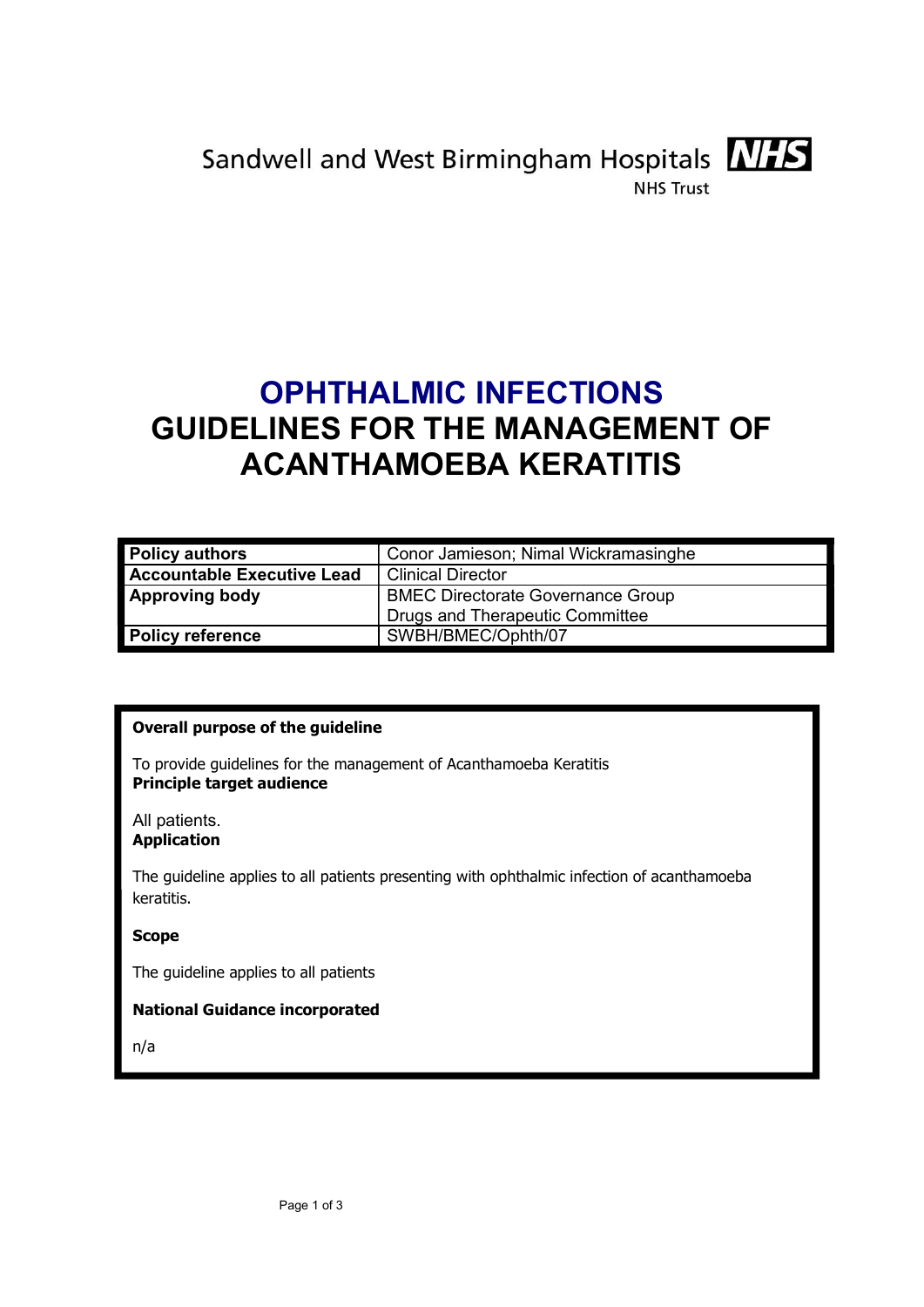# DOCUMENT CONTROL AND HISTORY

| <b>Version</b><br>No | <b>Date</b><br><b>Approved</b> | Date of<br>implementation | <b>Next</b><br><b>Review</b><br><b>Date</b> | Reason for change (e.g. full<br>rewrite, amendment to<br>reflect new legislation,<br>updated flowchart, etc.) |
|----------------------|--------------------------------|---------------------------|---------------------------------------------|---------------------------------------------------------------------------------------------------------------|
|                      | March 2012                     | <b>March 2012</b>         | March 2014                                  | Minor changes                                                                                                 |
| $\mathcal{P}$        | <b>July 2013</b>               | <b>July 2013</b>          | December<br>2016                            |                                                                                                               |
| 3                    | May 2017                       | May 2017                  | May 2019                                    | Routine review                                                                                                |